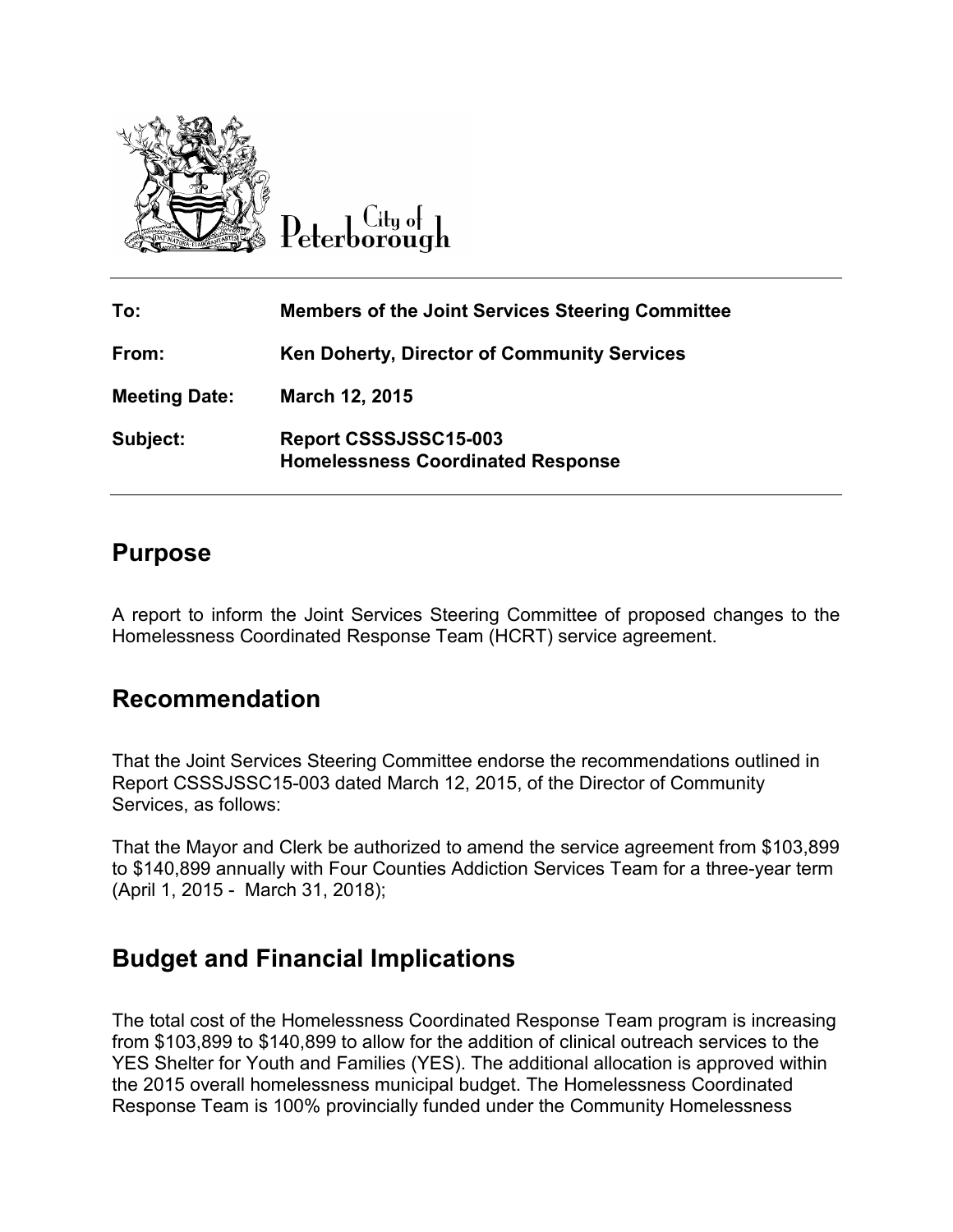Prevention Initiative (CHPI) and there is no impact on the municipal budget. The current agreement with Four Counties Addiction Services Team (FourCAST) expires March 31, 2015. The 2015-16 CHPI allocation from the Province has not been confirmed. Once the allocation is confirmed, if there is any impact related to the 2016 budget it will be addressed through the 2016 municipal budget process.

# **Background**

In accordance with Section 9.2.3 (f) of the City's Purchasing By-law 14-127, this does not require a Bid Solicitation process. The Homelessness Coordinated Response Team has been operating in the community since April 2012. Components of the program include:

- FourCAST provides clinical outreach supports at two emergency shelters: Brock Mission and Cameron House which will now be extended to YES.
- Front line staff from FourCAST, Brock Mission, CMHA-HKPR, Cameron House, YES Shelter for Youth and Families, Housing Resource Centre and Social Services meet every two weeks to discuss specific client situations. Individual case plans are developed and appropriate referrals and connections are made with other programs and services.

The HCRT went through a facilitated community process and developed:

- A standardized common intake form
- A standardized multi-agency consent form
- Standardized client care plans
- Set regular meeting schedule and location

The team continues to meet every two weeks. The number of individuals served through HCRT is outlined below:

| Year | <b>Shelter outreach</b>   | <b>Trustee services</b> | <b>HCRT</b> referrals |
|------|---------------------------|-------------------------|-----------------------|
| 2012 | 66                        |                         | 66                    |
| 2013 | 68                        |                         | 96                    |
| 2014 | . – Mar`<br>$23$ (Jan $-$ |                         | 54                    |

FourCAST looked at 26 new referrals in the HCRT program between January and June 2014, and captured the following information about the clients: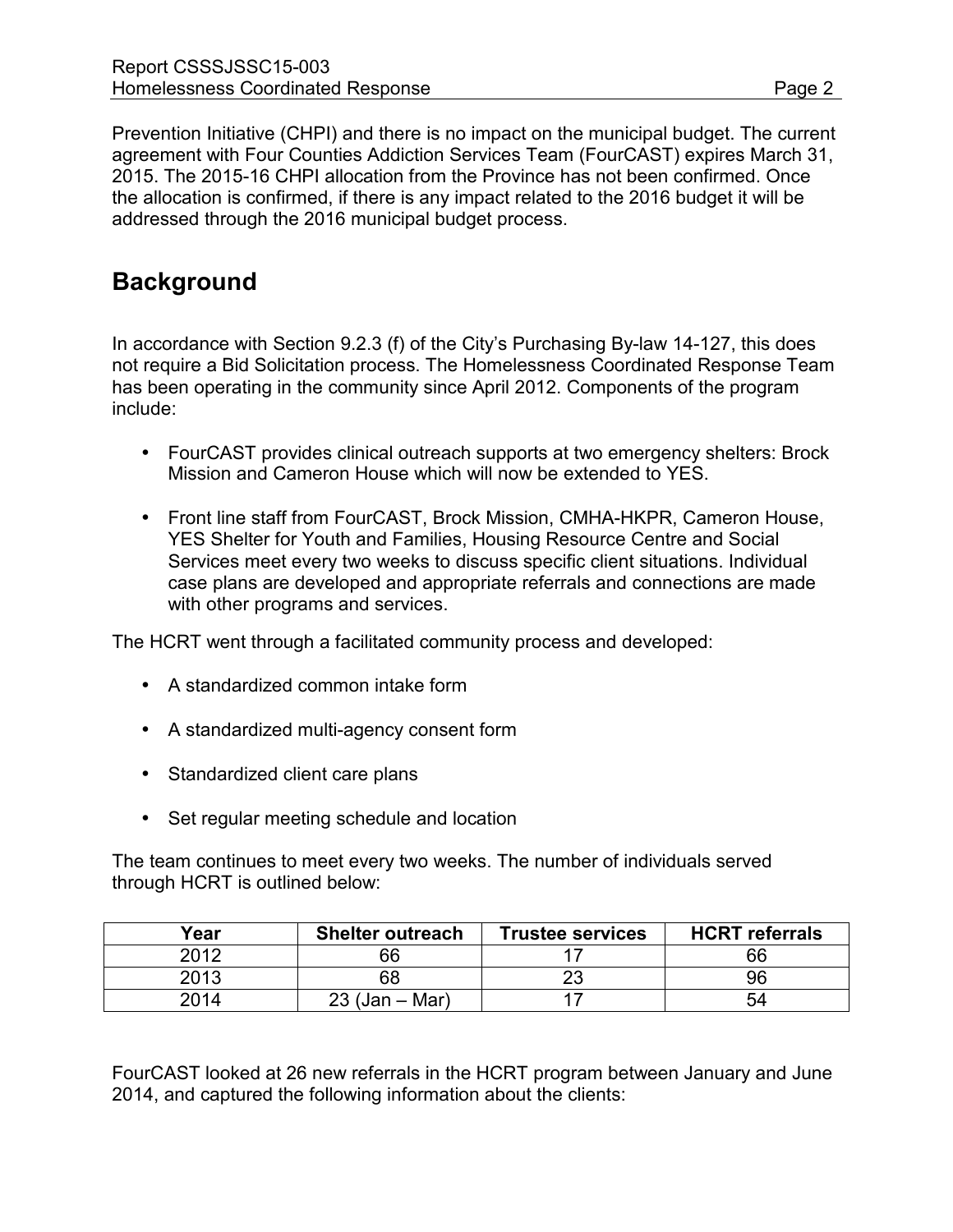- The average age of the 26 participants is 40.8 years of age
- The age range is 17-83 years of age
- Fourteen participants present with concurrent disorder (mental health and addictions)
- Thirteen participants present with alcohol as one of the substance uses
- Referrals from HCRT to other community partners include: VON 360 Clinic, FourCAST, CMHA Trustee, Housing Resource Centre, Community Care and Access Centre, Hospice, Four County Crisis
- Housing placement outcomes for these clients were:
	- o Cameron House Semi-Independent Living (1)
	- o Rooming House (2)
	- o Apartment (5)
	- o Addiction Supportive Housing (1)
	- o CMHA Housing wait list (1)
	- $\circ$  Family (1)
	- o Deceased (1)
- Of the 26 participants, 11 had been hospitalized within 12 months prior

Additional outcomes of this collaborative, coordinated response include:

- Informal education and training that takes place in each of the emergency shelters as a result of having a clinical worker on site;
- Education and training for all of the front line staff at the case conference meetings every two weeks;
- Greater awareness amongst the team regarding roles and resources of partner agencies;
- The benefit of collective knowledge, skills and agencies resources when developing individual case plans.

Multiple community partners have become familiar with HCRT and have come to the table on an as-needed basis to bring some of their complex client situations forward, or to assist the team with situations they are working on. (e.g., VON 360 clinic, YWCA, Community Living). HCRT is a good example of collaboration that ultimately benefits homeless or at-risk of homelessness people in our community and is consistent with the